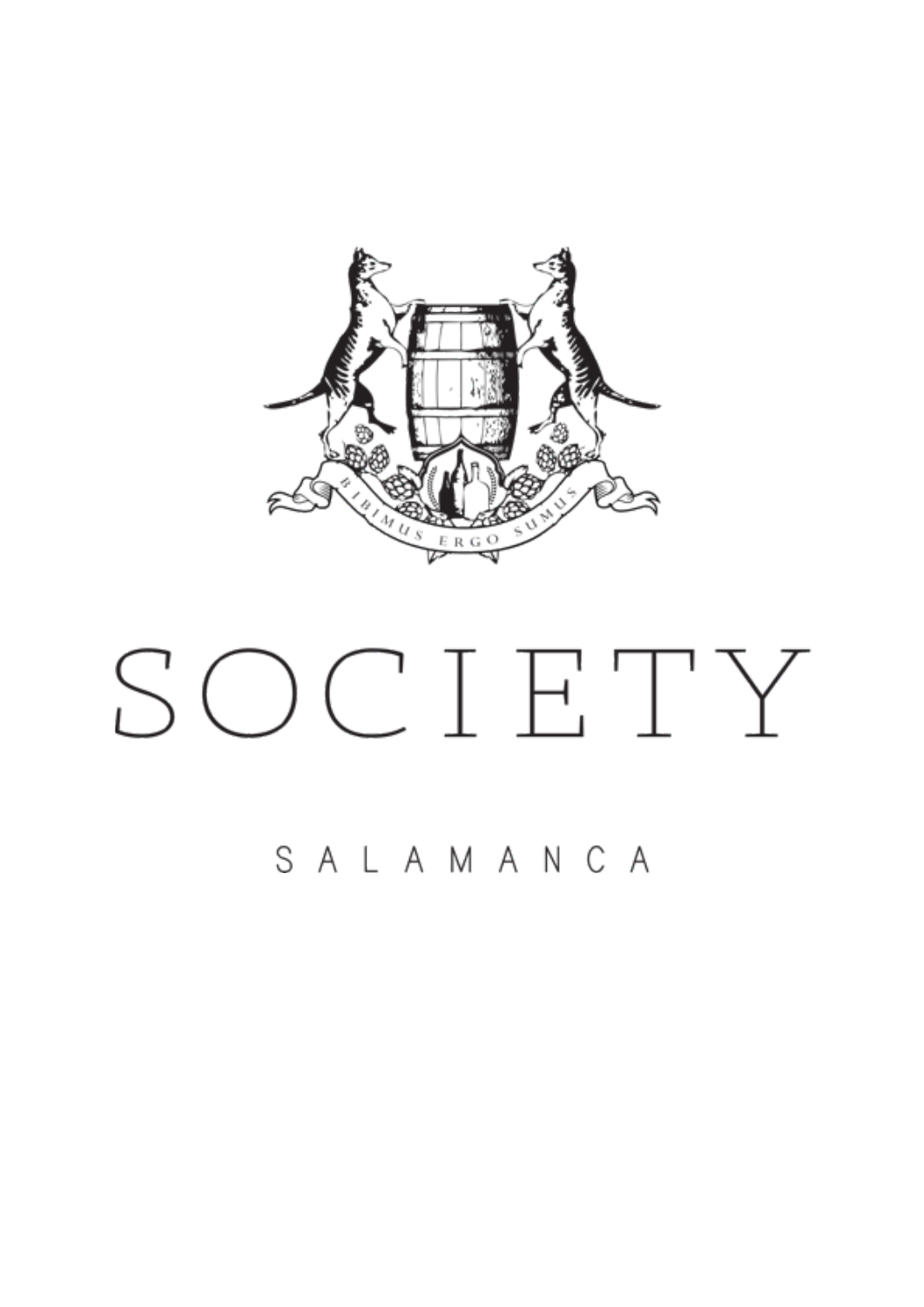## ABSINTHE **30ml**

| <b>Gypsy Whisky Co. Local Absinthe</b>        | 65% | Tasmania   | 15 |
|-----------------------------------------------|-----|------------|----|
| Winsome Spirits, COCYTUS The River of Regret  | 65% | Tasmania   | 30 |
| Winsome Spirits, STYX The River of Death      | 65% | Tasmania   | 30 |
| Winsome Spirits, PHLEGATHON The River of Fire | 65% | Tasmania   | 30 |
| Jezebel, Australian Absinthe                  | 65% | Australian | 15 |
| Autentique 65 Absinthe                        | 65% | France     | 20 |
| Lemercier Fréres, Authentique Absinthe        | 45% | France     | 15 |
| Lemercier Fréres, Authentique Absinthe        | 72% | France     | 20 |
| <b>Pontarlier, Absinthe</b>                   | 56% | France     | 18 |

# APERITIF **30ml**

| Aperol, Aperitivo                      | Italy     | 8 |
|----------------------------------------|-----------|---|
| Campari, Bitter Aperitivo              | Italy     | 8 |
| Suze, Bitter Élaborè                   | France    | 8 |
| Lillet, Blanc                          | France    | 8 |
| <b>Dolin, Dry Vermouth (house)</b>     | France    | 8 |
| Maidenii, Dry Vermouth                 | Australia | 8 |
| Antica Formula, Sweet Vermouth (house) | Italy     | 8 |
| <b>Punt E Mes, Bitter Vermouth</b>     | Italy     | 8 |

## AMARO

| 7K Sustainable Series, Tasmanian Amaro | Tasmania | 10 |
|----------------------------------------|----------|----|
| Osare, Amaro                           | Tasmania | 10 |
| Cynar, Amaro Bitter                    | Italy    | 10 |
| Fernet Branca, Amaro                   | Italy    | 10 |
| Luxardo, Amaro                         | Italy    | 10 |
| Montenegro, Amaro                      | Italy    | 10 |
| Stellacello, Amaro London              | England  | 10 |
| Jägermeister, Elixer                   | Germany  | 10 |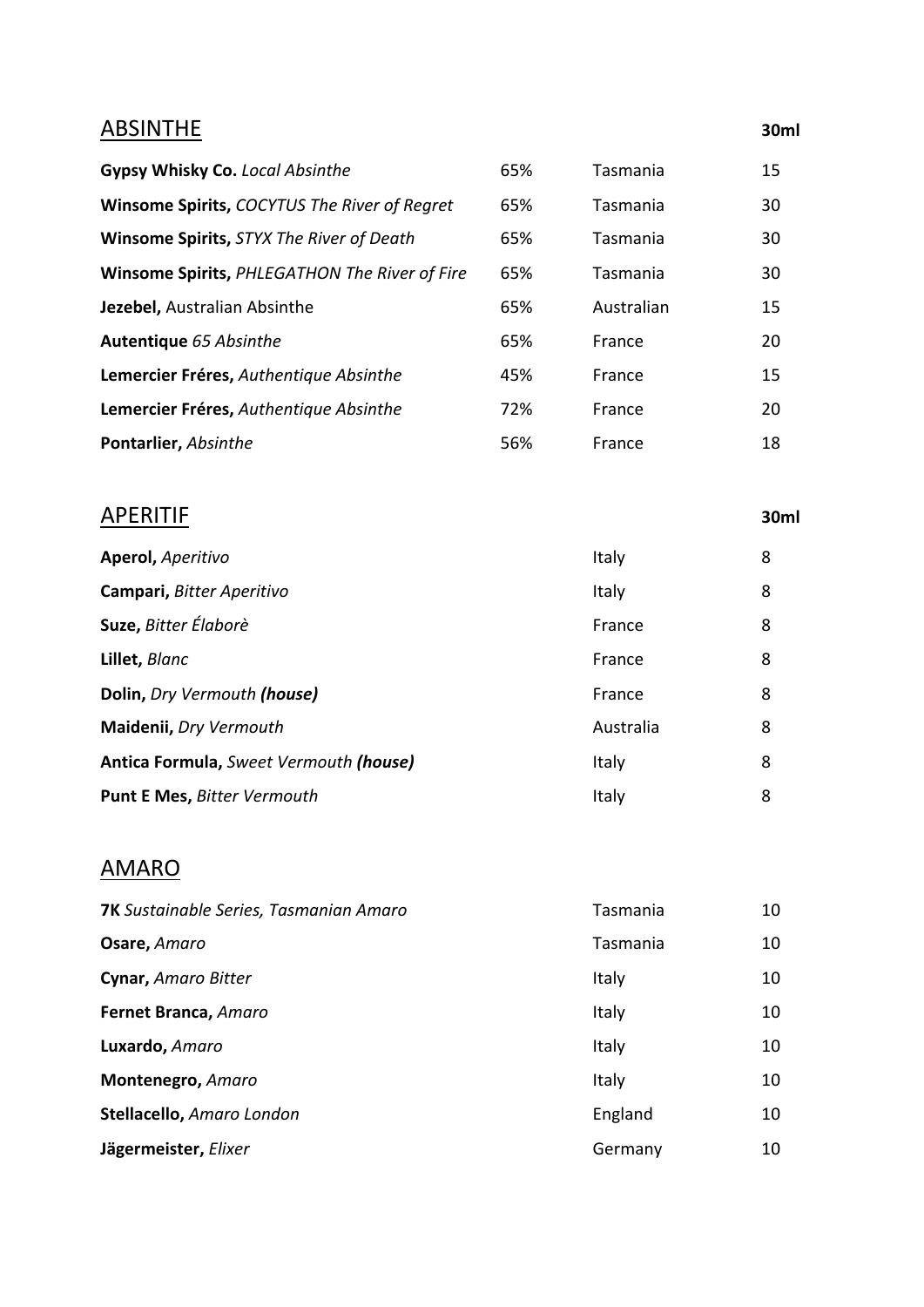| ARMAGNAC                      |        | 30ml |
|-------------------------------|--------|------|
| Tariquet, Hors D'age Armagnac | France | 15   |
| Laballe, 21yo Bas Armagnac    | France | 25   |

# BRANDY **30ml**

| <b>St Agnes, VS Brandy (house)</b>  | South Australia | 10 |
|-------------------------------------|-----------------|----|
| Bass and Flinders, XO Ochre Brandy  | Victoria        | 15 |
| Charles Oats, Apple Brandy          | Tasmania        | 15 |
| <b>Charles Oates, Muscat Brandy</b> | Tasmania        | 25 |
| Charles Oates, Tokay Brandy         | Tasmania        | 25 |
| Lark, XO Brandy                     | Tasmania        | 25 |
| <b>Sullivans Cove, XO Brandy</b>    | Tasmania        | 25 |
| <b>Overeem, XO Brandy</b>           | Tasmania        | 25 |

# COGNAC **30ml**

| Hennessey, VS Cognac (house) | France | 10 |
|------------------------------|--------|----|
| Hennessey, XO Cognac         | France | 30 |

# CALVADOS **30ml**

| Christian Drouin, XO Calvados            | France        | 20 |
|------------------------------------------|---------------|----|
| Poize Williams, Pear Prisoner Eau Di Vie | <b>France</b> | 15 |

| <b>PISCO</b>                                  |          | 30ml |
|-----------------------------------------------|----------|------|
| Macchu, Pisco (house)                         | Peru     | 10   |
| <b>GRAPPA</b>                                 |          | 30ml |
| <b>Bass &amp; Flinders Distillery, Grappa</b> | Victoria | 12   |
| Nonino, Moscato Grappa                        | Italy    | 12   |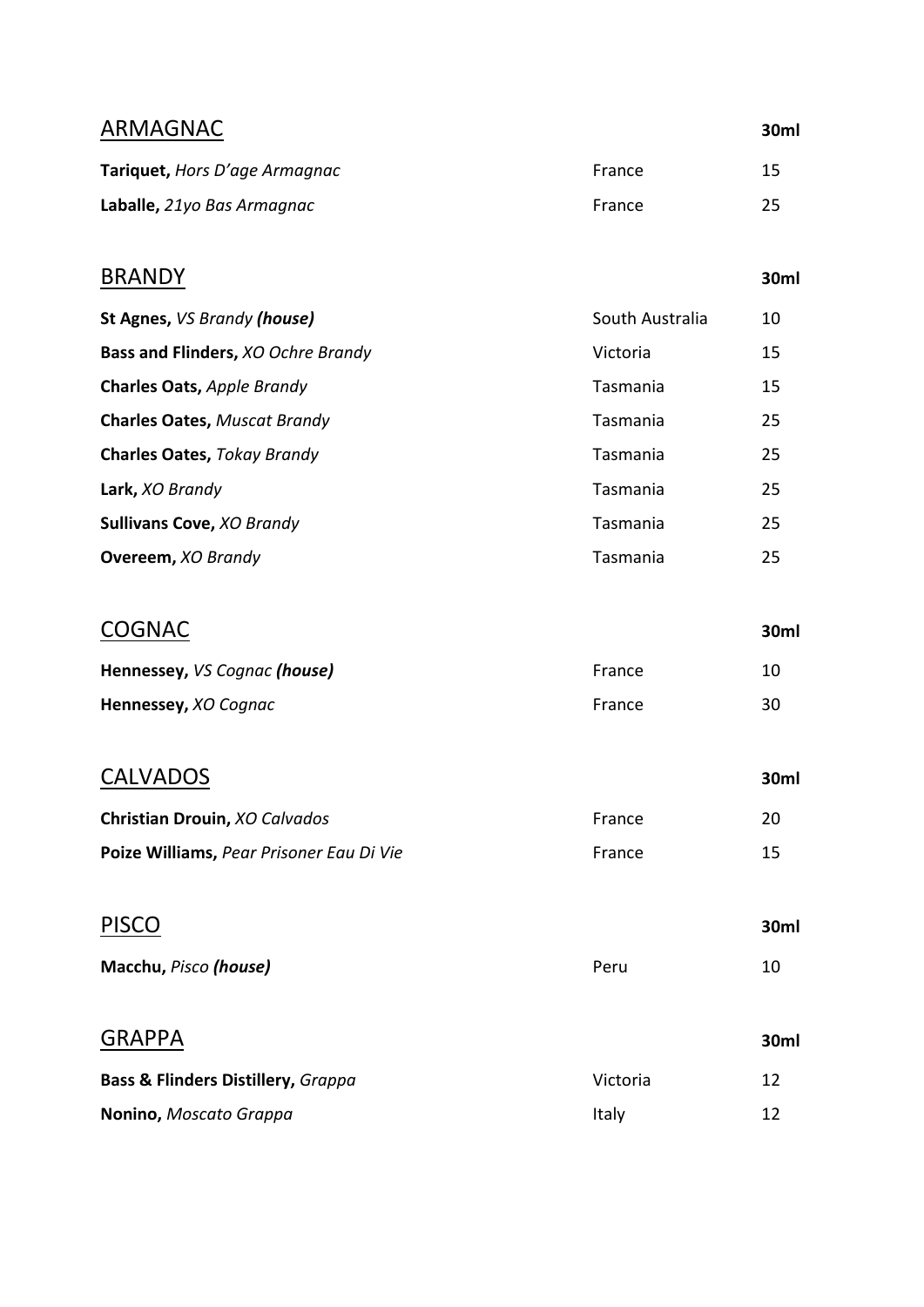| <b>TEQUILA</b>             |        | 30ml |
|----------------------------|--------|------|
| 1800 Silver (house)        | Mexico | 10   |
| 1800 Añejo                 | Mexico | 15   |
| Casamigos, Añejo           | Mexico | 15   |
| Case Azul, Reposado        | Mexico | 25   |
| Kah, Anejo                 | Mexico | 15   |
| La Gritona, Reposado       | Mexico | 15   |
| Loz Azulejos, Añejo Skelly | Mexico | 30   |

## MEZCAL **30ml**

| Del Maguey, Vida (house)        | Mexico | 12 |
|---------------------------------|--------|----|
| Del Maguey, Tobala              | Mexico | 18 |
| Koch, Artesanal Maguey Espadín  | Mexico | 14 |
| Koch, El Ensamble               | Mexico | 15 |
| Quiquiriqui, Espadin            | Mexico | 14 |
| Quiquiriqui, Mexicana           | Mexico | 18 |
| Quiquiriqui, Mole Pechuga       | Mexico | 18 |
| Quiquiriqui, Destillado de Café | Mexico | 18 |
| Quiquiriqui, Tepeztate          | Mexico | 25 |

## VODKA **30ml**

| <b>Endangered Distilling, Bread Vodka (house)</b> | Tasmania | 10 |
|---------------------------------------------------|----------|----|
| Hartshorn, Sheep Whey Vodka                       | Tasmania | 14 |
| Belvedere, Pure Vodka                             | Poland   | 12 |
| Grey Goose, Vodka                                 | France   | 12 |
| Żubrówka, Bison Grass Vodka                       | Poland   | 10 |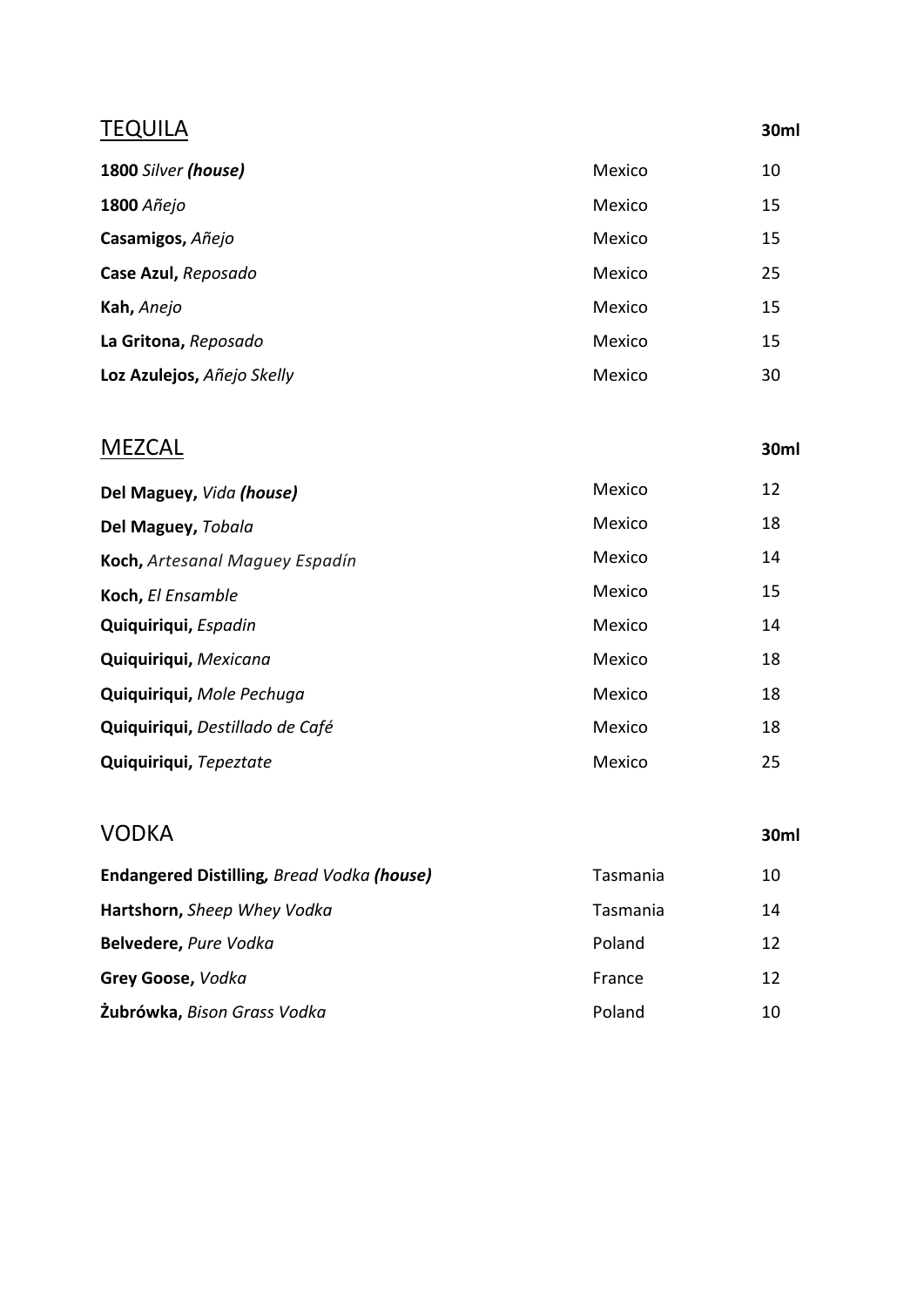| <b>WHITE RUM</b>              |             | 30ml |
|-------------------------------|-------------|------|
| Bacardi, Carta Blanca (house) | Puerto Rico | 10   |

AGED RUM **30ml**

# **Angostura no.1,** *French Oak Cask* Trinidad & Tobago 20 **Arcane,** 12yo **Mauritius** 14 **Black Tot,** *Dark Rum* 14 **Diplomatico,** *Reserva Exclusive* Venezuela Venezuela 14 **Diplimatico,** 2005 single vintage Venezuela Venezuela 25 **Dos Maderas,** 5+5 Triple Aged Spain Spain 15 **Flora de Cana** 18yo **Nicaragua** 18 **Goslings, Black Seal Rum** and the **Bermuda** and the **Bermuda** 12 **Havana Club,** *7yo* (house) Cuba Cuba 10 **Matusalem,** *Gran Reserve 23yo* Cuba Cuba 25 **Mount Gay** XO **Barbados** 14 **Plantation,** *Pineapple Rum* Barbados 12 **Plantation,** *Haiti Single Cask XO* Barbados 25 **Ron Zacappa,** *Grand Reserve 23yo* Guatemala 15 **Ron Zacappa,** *XO* Guatemala 25

### SPICED RUM **30ml**

| New Norfolk Distillery, Spiced | Tasmania         | 12 |
|--------------------------------|------------------|----|
| Beach House, Spiced (house)    | <b>Mauritius</b> | 10 |
| Dark Matter, Spiced            | Scotland         | 12 |
| The Kraken, Spiced             | Trinidad         | 12 |
| Naud, Hidden Loot Spiced       | Panama/France    | 12 |